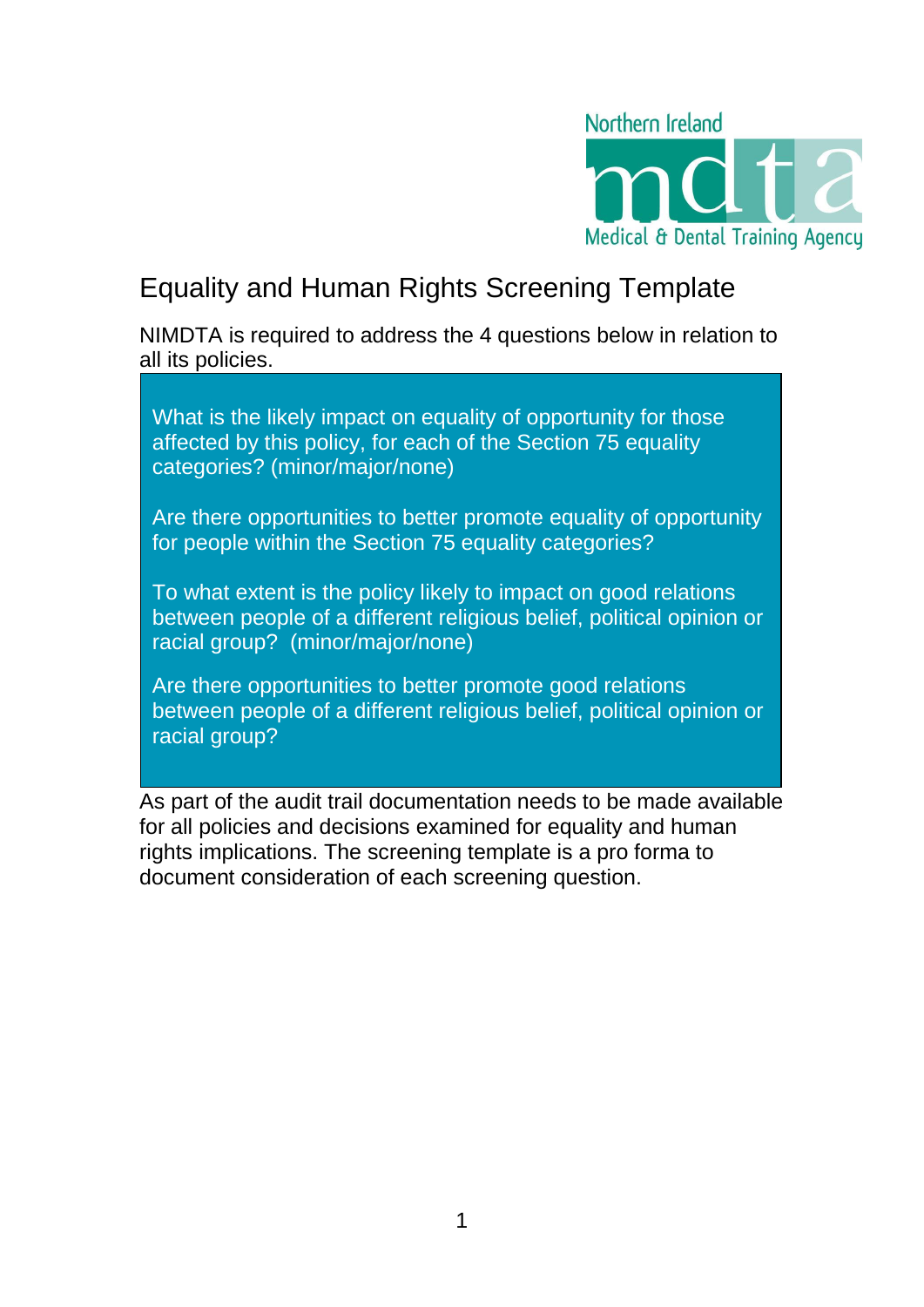# **SCREENING TEMPLATE**

See [Guidance Notes](http://www.hscbusiness.hscni.net/services/2244.htm) for further information on the 'why' 'what' 'when', and 'who' in relation to screening, for background information on the relevant legislation and for help in answering the questions on this template.

# **(1) INFORMATION ABOUT THE POLICY OR DECISION**

# **1.1 Title of policy or decision**

Records Management Disposal Schedule

## **1.2 Description of policy or decision**

This document outlines the retention periods for records held by the Northern Ireland Medical & Dental Training Agency and the processes for reviewing and disposing of records.

## **1.3 Main stakeholders affected (internal and external)**

This policy applies to all full time and part-time employees of NIMDTA, contracted and third parties (including agency staff) and other staff on placement with NIMDTA.

## **1.4 Other policies or decisions with a bearing on this policy or decision**

The policy should be read alongside the following NIMDTA policies:

- Records Management Policy
- Records Management Strategy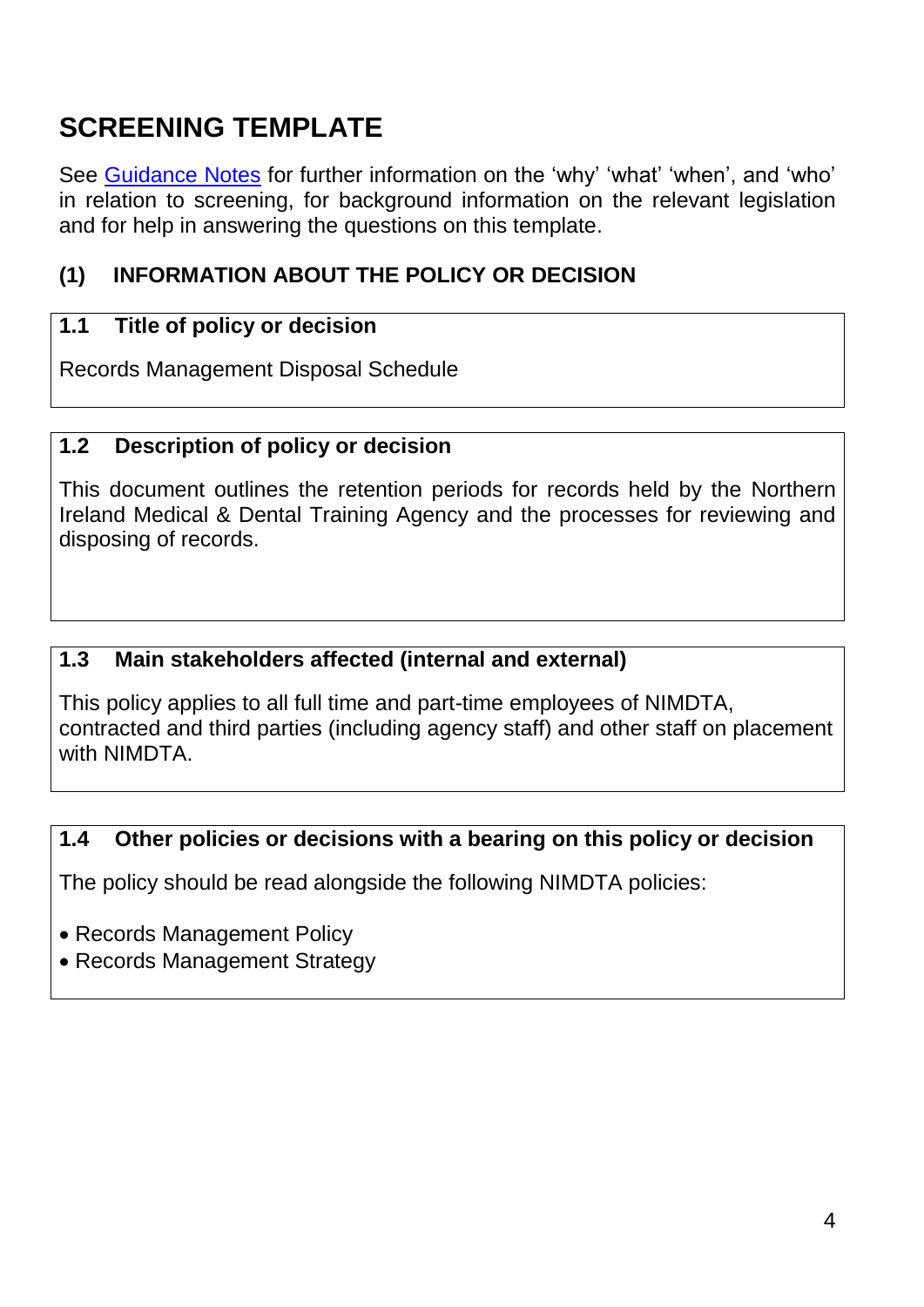## **(2) CONSIDERATION OF EQUALITY AND GOOD RELATIONS ISSUES AND EVIDENCE USED**

**2.1 Data gathering**

**What information did you use to inform this equality screening? For example previous consultations, statistics, research, Equality Impact Assessments (EQIAs), complaints. Provide details of how you involved stakeholders, views of colleagues, service users, staff side or other stakeholders.**

**HR Statistics for NIMDTA Workforce**

#### **2.2 Quantitative Data**

**Who is affected by the policy or decision? Please provide a statistical profile. Note if policy affects both staff and service users, please provide profile for both. Also give consideration to multiple identities.**

| <b>Category</b>           | What is the makeup of the affected group? (%) Are there any<br>issues or problems? For example, a lower uptake that needs<br>to be addressed or greater involvement of a particular group? |        |        |  |
|---------------------------|--------------------------------------------------------------------------------------------------------------------------------------------------------------------------------------------|--------|--------|--|
| Gender                    | As at March 2015:                                                                                                                                                                          |        |        |  |
|                           | Male: 37%<br>Female: 63%                                                                                                                                                                   |        |        |  |
| Age                       | $16 - 24$                                                                                                                                                                                  | 1.57%  | 1.54%  |  |
|                           | $25 - 29$                                                                                                                                                                                  | 4.72%  | 4.62%  |  |
|                           | 30-34                                                                                                                                                                                      | 12.60% | 13.08% |  |
|                           | $35 - 39$                                                                                                                                                                                  | 17.32% | 16.93% |  |
|                           | 40-44                                                                                                                                                                                      | 16.54% | 16.93% |  |
|                           | 45-49                                                                                                                                                                                      | 13.39% | 13.84% |  |
|                           | 50-54                                                                                                                                                                                      | 11.81% | 11.54% |  |
|                           | 55-59                                                                                                                                                                                      | 12.60% | 12.31% |  |
|                           | 60-64                                                                                                                                                                                      | 7.09%  | 6.90%  |  |
| 2.31%<br>2.36%<br>$>= 65$ |                                                                                                                                                                                            |        |        |  |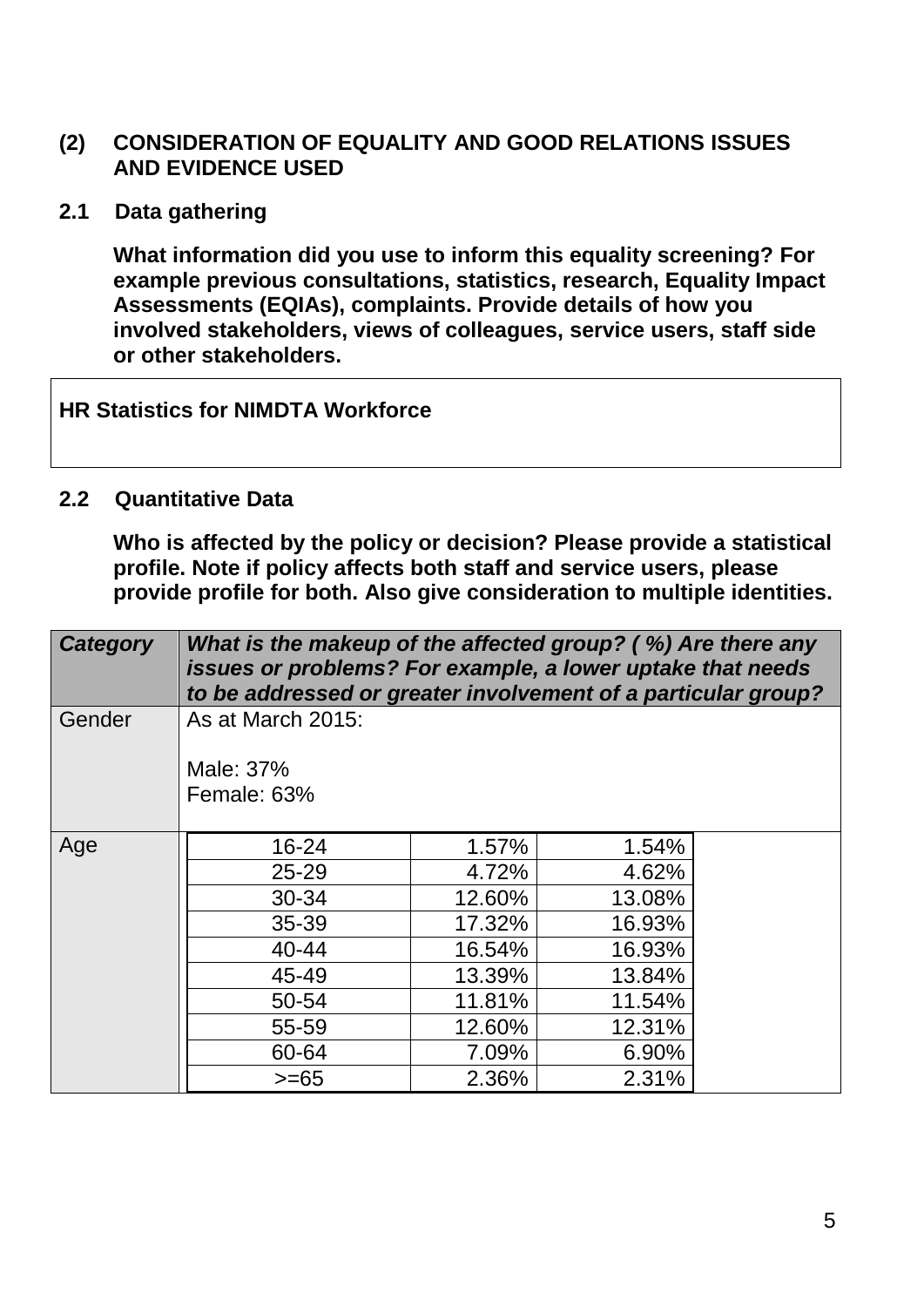| Religion          | <b>Perceived Protestant</b>                                       |        |        |  |  |
|-------------------|-------------------------------------------------------------------|--------|--------|--|--|
|                   | Protestant                                                        | 49.60% | 48.50% |  |  |
|                   | <b>Perceived Roman</b>                                            |        |        |  |  |
|                   | Catholic                                                          |        |        |  |  |
|                   | <b>Roman Catholic</b>                                             | 33.87% | 33.00% |  |  |
|                   | <b>Neither</b>                                                    |        |        |  |  |
|                   | <b>Perceived Neither</b>                                          |        |        |  |  |
|                   | Not assigned                                                      | 16.53% | 18.50% |  |  |
| <b>Political</b>  | No data held                                                      |        |        |  |  |
| Opinion           |                                                                   |        |        |  |  |
| <b>Marital</b>    | <b>Divorced</b>                                                   | 1.58%  | 1.54%  |  |  |
| <b>Status</b>     | Mar/CP                                                            | 77.17% | 76.95% |  |  |
|                   | Other                                                             | 0.79%  | 0.77%  |  |  |
|                   | Separt                                                            | 0.79%  | 0.77%  |  |  |
|                   | Single                                                            | 18.88% | 19.20% |  |  |
|                   | Unknwn                                                            | 0.79%  | 0.77%  |  |  |
|                   | Widw/R                                                            |        |        |  |  |
|                   | Not assigned                                                      |        |        |  |  |
| Dependent         | Yes                                                               | 24.41% | 24.62% |  |  |
| <b>Status</b>     | Not assigned                                                      | 65.50% | 68.46% |  |  |
|                   | <b>No</b>                                                         | 7.09%  | 6.92%  |  |  |
| <b>Disability</b> | <b>No</b>                                                         | 91.34% | 91.54% |  |  |
|                   | Not assigned                                                      | 8.66%  | 8.46%  |  |  |
|                   | Yes                                                               |        |        |  |  |
| <b>Ethnicity</b>  | Not assigned                                                      | 16.54% | 16.92% |  |  |
|                   | White                                                             | 82.67% | 82.31% |  |  |
|                   | Other                                                             |        |        |  |  |
|                   | <b>Black African</b>                                              |        |        |  |  |
|                   | Indian                                                            | 0.79%  | 0.77%  |  |  |
|                   | Chinese                                                           |        |        |  |  |
| <b>Sexual</b>     | Full data not available for NIMDTA's workforce, but NI population |        |        |  |  |
| Orientation       | estimate is 10%.                                                  |        |        |  |  |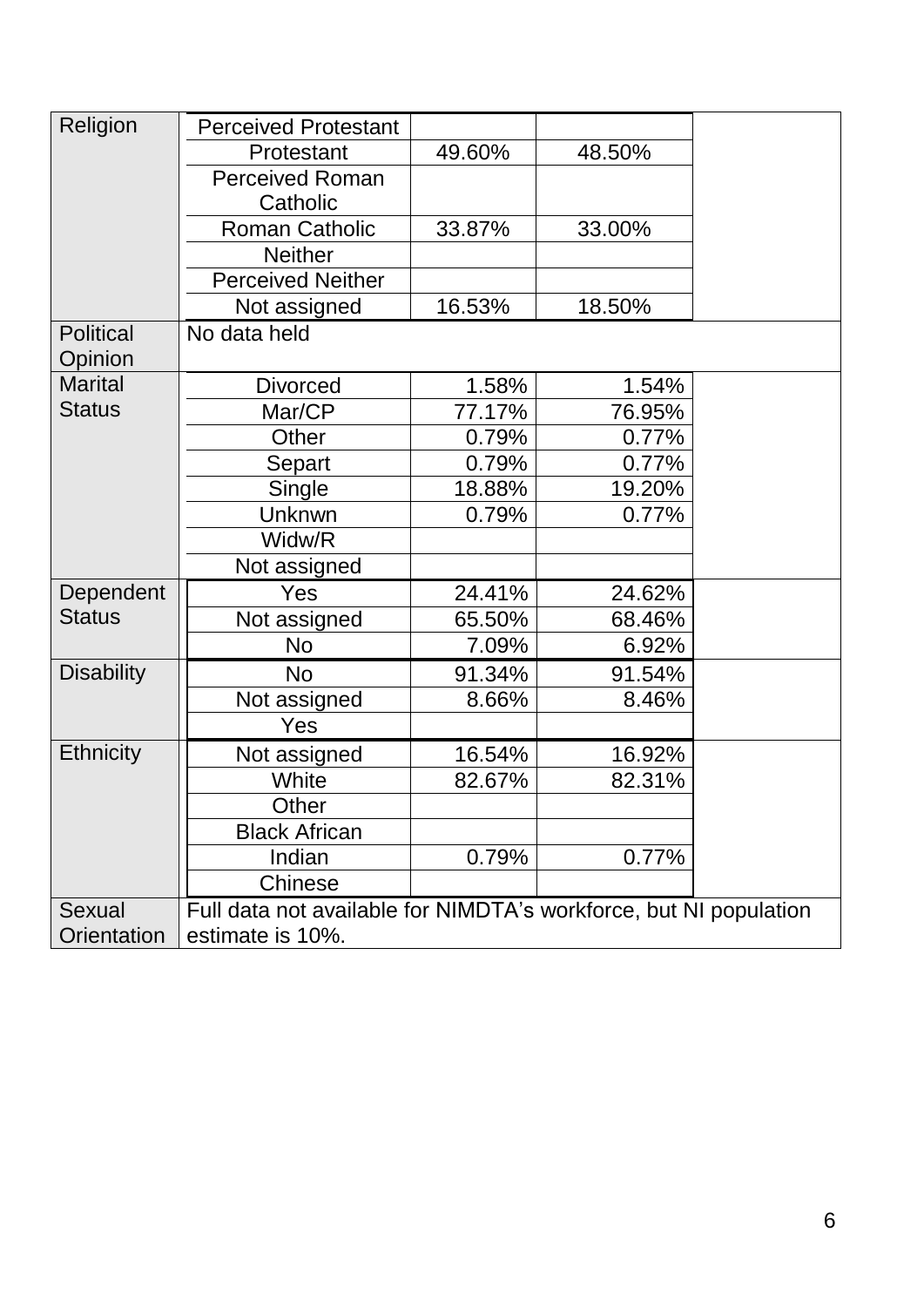## **2.3 Qualitative Data**

**What are the different needs, experiences and priorities of each of the categories in relation to this policy or decision and what equality issues emerge from this? Note if policy affects both staff and service users, please discuss issues for both. Also give consideration to multiple identities (such as single parents for example).**

| <b>Category</b>                 | <b>Needs and Experiences</b>                                                                                     |
|---------------------------------|------------------------------------------------------------------------------------------------------------------|
| Gender                          | Nil                                                                                                              |
| Age                             | <b>Nil</b>                                                                                                       |
| Religion                        | <b>Nil</b>                                                                                                       |
| <b>Political</b><br>Opinion     | <b>Nil</b>                                                                                                       |
| <b>Marital</b><br><b>Status</b> | <b>Nil</b>                                                                                                       |
| Dependent<br><b>Status</b>      | <b>Nil</b>                                                                                                       |
| <b>Disability</b>               | Those with a disability may require accessible formats to access<br>the provisions of the policy                 |
| Ethnicity                       | English is a pre-requisite for staff working in NIMDTA, therefore<br>no issues relating to language should arise |
| Sexual<br>Orientation           | <b>Nil</b>                                                                                                       |

#### **2.4 Multiple Identities**

**Are there any potential impacts of the policy or decision on people with multiple identities? For example; disabled minority ethnic people; disabled women; young Protestant men; and young lesbians, gay and bisexual people.**

#### None identified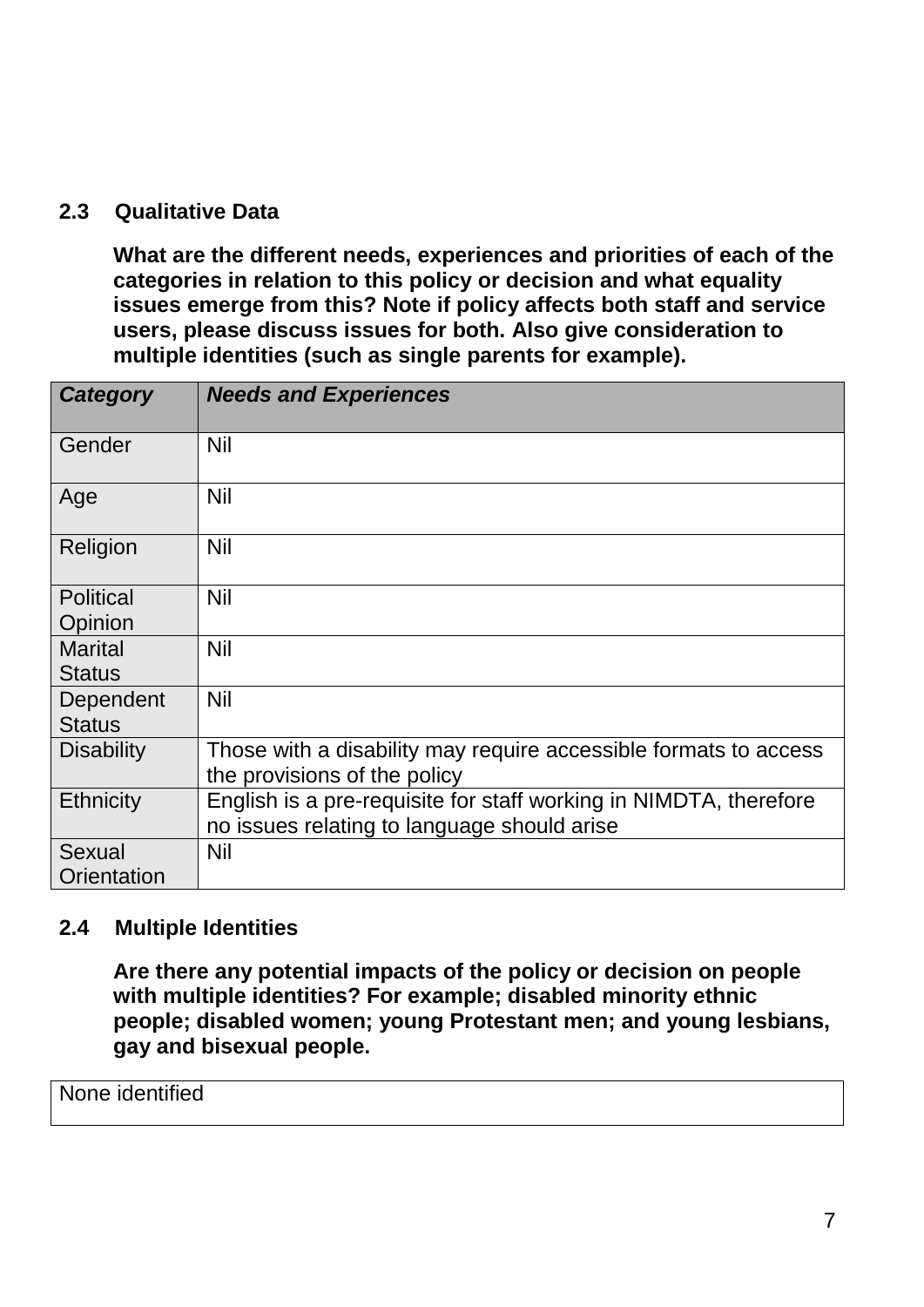# **2.5 Making Changes**

**Based on the equality issues you identified in 2.2 and 2.3, what changes did you make or do you intend to make in relation to the policy or decision in order to promote equality of opportunity?**

| In developing the policy or decision<br>what did you do or change to<br>address the equality issues you<br><i>identified?</i> | What do you intend to do in future<br>to address the equality issues you<br><i>identified?</i>                                                      |
|-------------------------------------------------------------------------------------------------------------------------------|-----------------------------------------------------------------------------------------------------------------------------------------------------|
| N/A                                                                                                                           | An Accessible formats policy will soon<br>be put in place which outlines<br>arrangements for the provision of<br>information in accessible formats. |

## **2.6 Good Relations**

**What changes to the policy or decision – if any – or what additional measures would you suggest to ensure that it promotes good relations? (refer to guidance notes for guidance on impact)**

| <b>Group</b>             | <i><b>Impact</b></i> | <b>Suggestions</b> |
|--------------------------|----------------------|--------------------|
| Religion                 | <b>None</b>          | <b>None</b>        |
| <b>Political Opinion</b> | <b>None</b>          | <b>None</b>        |
| <b>Ethnicity</b>         | <b>None</b>          | <b>None</b>        |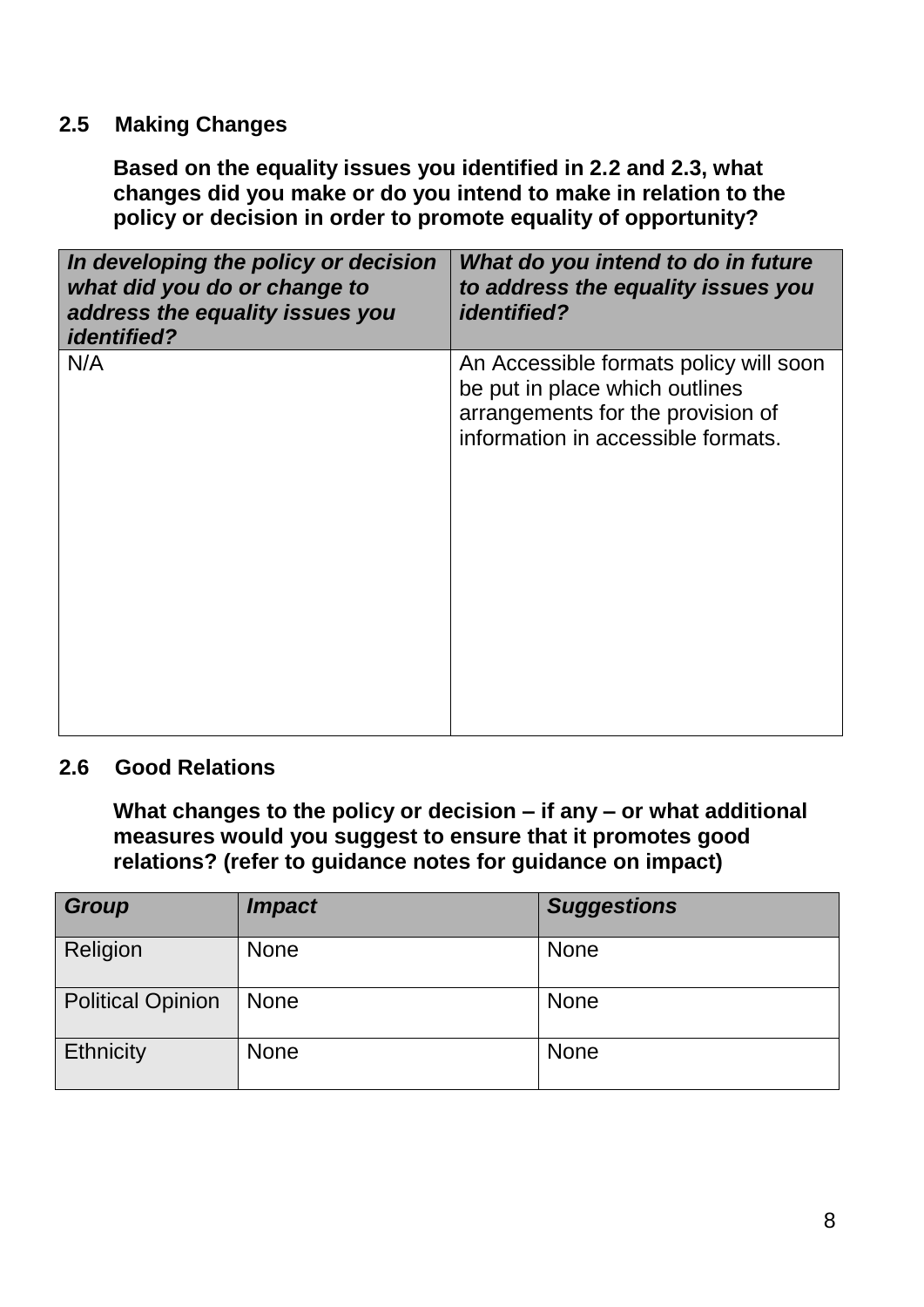# **(3) SHOULD THE POLICY OR DECISION BE SUBJECT TO A FULL EQUALITY IMPACT ASSESSMENT?**

A full equality impact assessment (EQIA) is usually confined to those policies or decisions considered to have major implications for equality of opportunity

## **How would you categorise the impacts of this decision or policy? (refer to guidance notes for guidance on impact)**

## **Please tick:**

Major impact Minor impact No further impact  $\mid$  X **Do you consider that this policy or decision needs to be subjected to a full equality impact assessment?**

**Please tick:**

| Yes |  |
|-----|--|
| No  |  |

This document outlines the retention periods for records held by the Northern Ireland Medical & Dental Training Agency and the processes for reviewing and disposing of records.

Mitigation is in place in relation to any impacts identified during the screening process for the Section 75 groups. It is not thought that subjecting the policy to an EQIA will present further opportunities to promote equality of opportunity.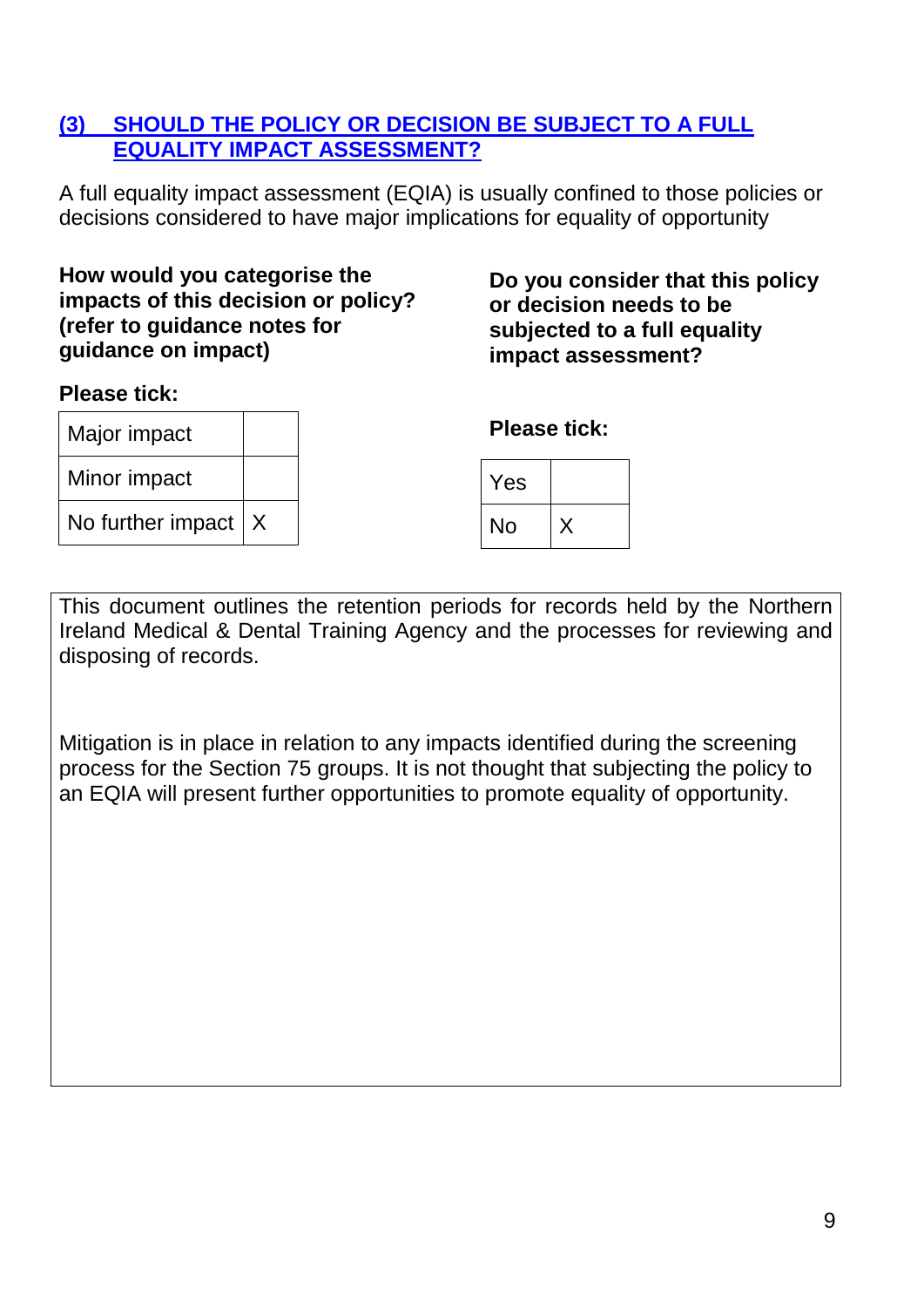# **(4) CONSIDERATION OF DISABILITY DUTIES**

**4.1 In what ways does the policy or decision encourage disabled people to participate in public life and what else could you do to do so?**

| How does the policy or decision<br>currently encourage disabled<br>people to participate in public life? | What else could you do to encourage<br>disabled people to participate in<br>public life? |
|----------------------------------------------------------------------------------------------------------|------------------------------------------------------------------------------------------|
| N/A                                                                                                      | N/A                                                                                      |
|                                                                                                          |                                                                                          |
|                                                                                                          |                                                                                          |

**4.2 In what ways does the policy or decision promote positive attitudes towards disabled people and what else could you do to do so?**

| How does the policy or decision    | What else could you do to promote   |
|------------------------------------|-------------------------------------|
| currently promote positive         | positive attitudes towards disabled |
| attitudes towards disabled people? | people?                             |
| N/A                                | N/A                                 |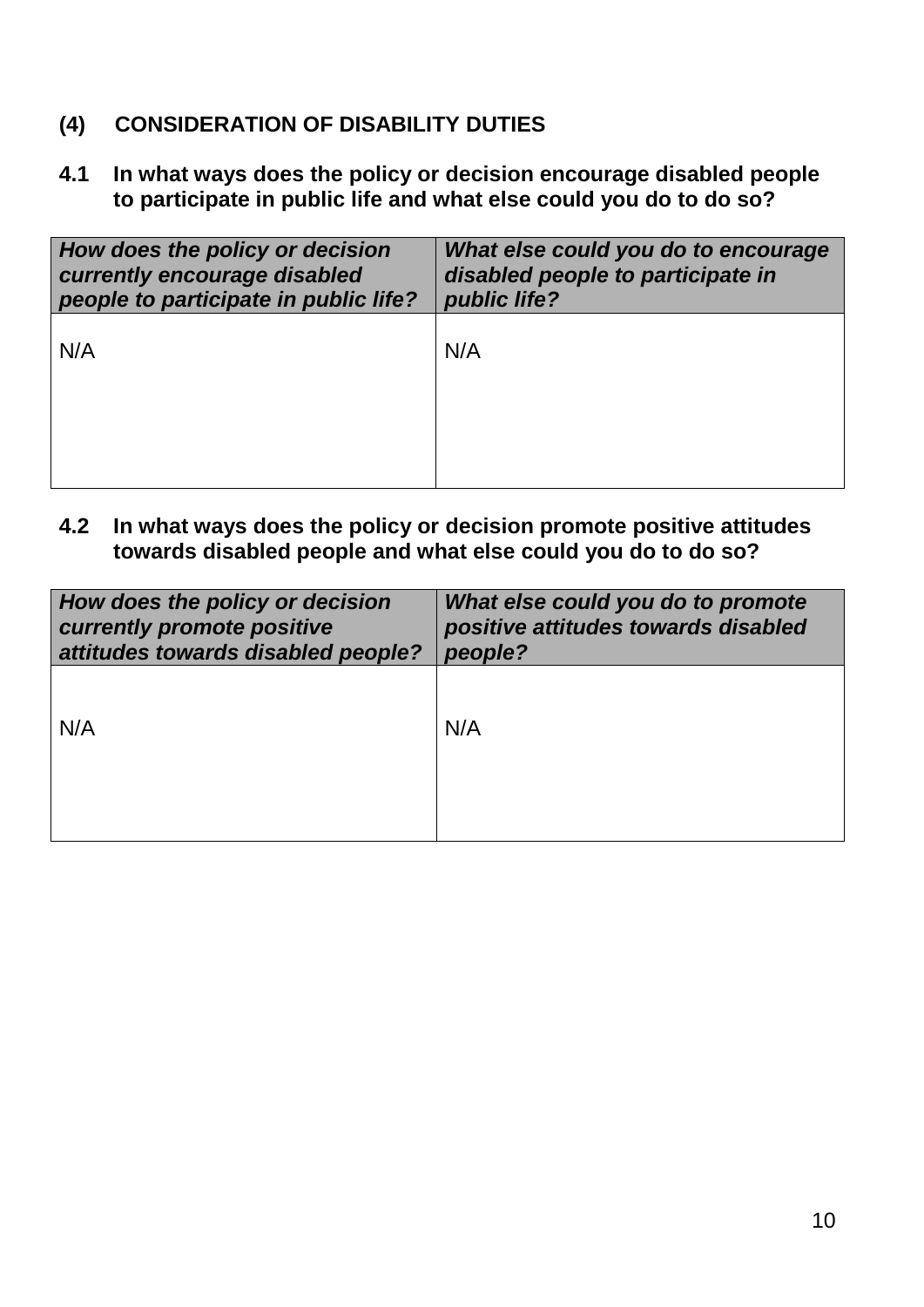# **(5) CONSIDERATION OF HUMAN RIGHTS**

# **5.1 Does the policy or decision affect anyone's Human Rights? Complete for each of the articles**

| <b>ARTICLE</b>                                                                                      | Yes/No    |
|-----------------------------------------------------------------------------------------------------|-----------|
| Article 2 – Right to life                                                                           | <b>NO</b> |
| Article 3 - Right to freedom from torture, inhuman or<br>degrading treatment or punishment          | <b>NO</b> |
| Article 4 - Right to freedom from slavery, servitude &<br>forced or compulsory labour               | <b>NO</b> |
| Article 5 – Right to liberty & security of person                                                   | <b>NO</b> |
| Article 6 – Right to a fair & public trial within a reasonable<br>time                              | <b>NO</b> |
| Article 7 – Right to freedom from retrospective criminal law<br>& no punishment without law         | <b>NO</b> |
| Article 8 – Right to respect for private & family life, home<br>and correspondence.                 | <b>NO</b> |
| Article 9 - Right to freedom of thought, conscience &<br>religion                                   | <b>NO</b> |
| Article 10 - Right to freedom of expression                                                         | <b>NO</b> |
| Article 11 – Right to freedom of assembly & association                                             | <b>NO</b> |
| Article 12 – Right to marry & found a family                                                        | <b>NO</b> |
| Article 14 – Prohibition of discrimination in the enjoyment<br>of the convention rights             | <b>NO</b> |
| $1st$ protocol Article 1 – Right to a peaceful enjoyment of<br>possessions & protection of property | <b>NO</b> |
| $1st$ protocol Article 2 – Right of access to education                                             | <b>NO</b> |

*If you have answered no to all of the above please move on to Question 6 on monitoring*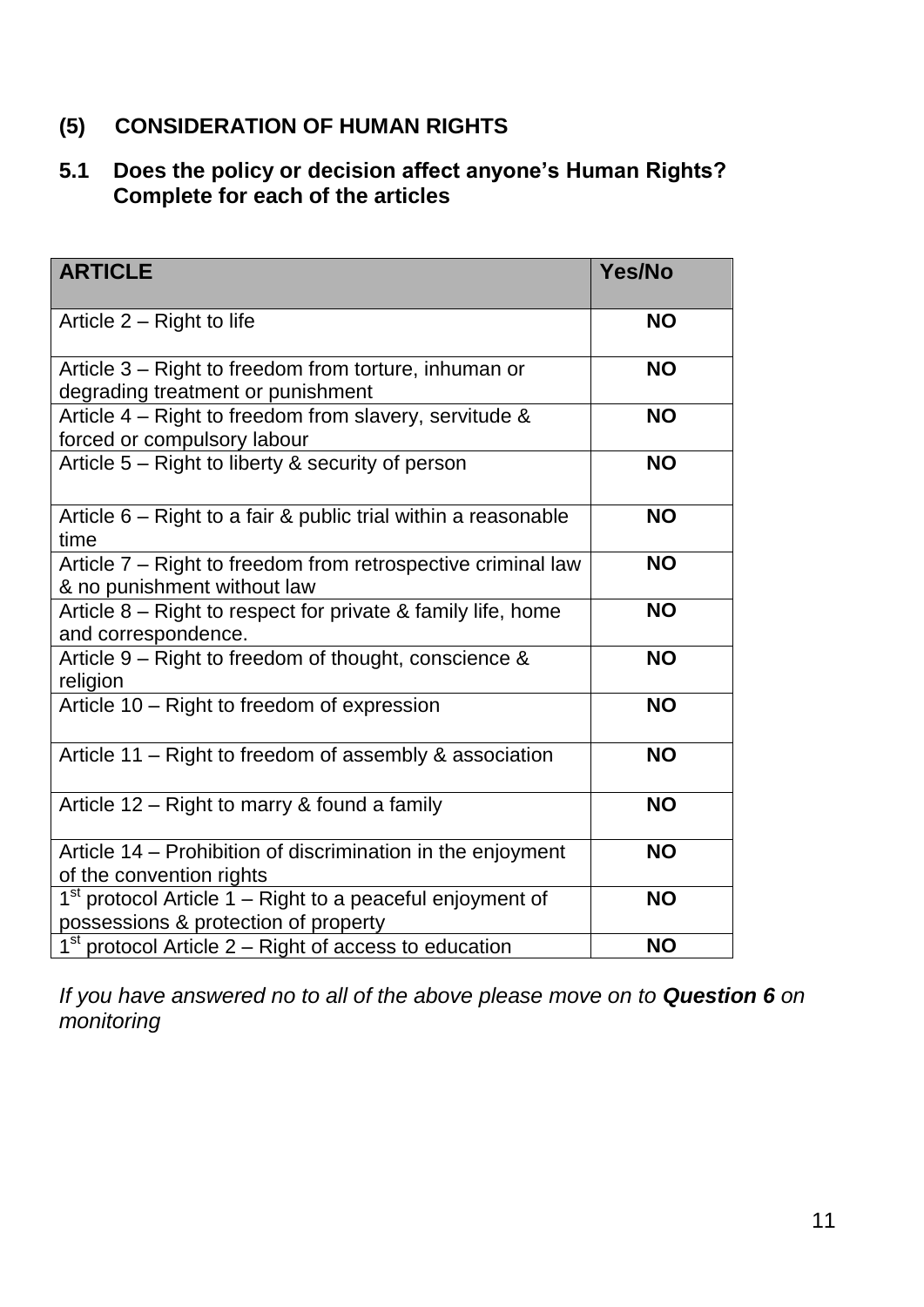**5.2 If you have answered yes to any of the Articles in 5.1, does the policy or decision interfere with any of these rights? If so, what is the interference and who does it impact upon?**

| <b>List the Article</b><br><b>Number</b> | Interfered with?<br>Yes/No | What is the<br>interference and<br>who does it<br>impact upon? | Does this raise<br>legal issues?*<br>Yes/No |
|------------------------------------------|----------------------------|----------------------------------------------------------------|---------------------------------------------|
| N/A                                      | N/A                        | N/A                                                            | N/A                                         |
|                                          |                            |                                                                |                                             |
|                                          |                            |                                                                |                                             |
|                                          |                            |                                                                |                                             |

*\* It is important to speak to your line manager on this and if necessary seek legal opinion to clarify this* 

**5.3 Outline any actions which could be taken to promote or raise awareness of human rights or to ensure compliance with the legislation in relation to the policy or decision.**

None